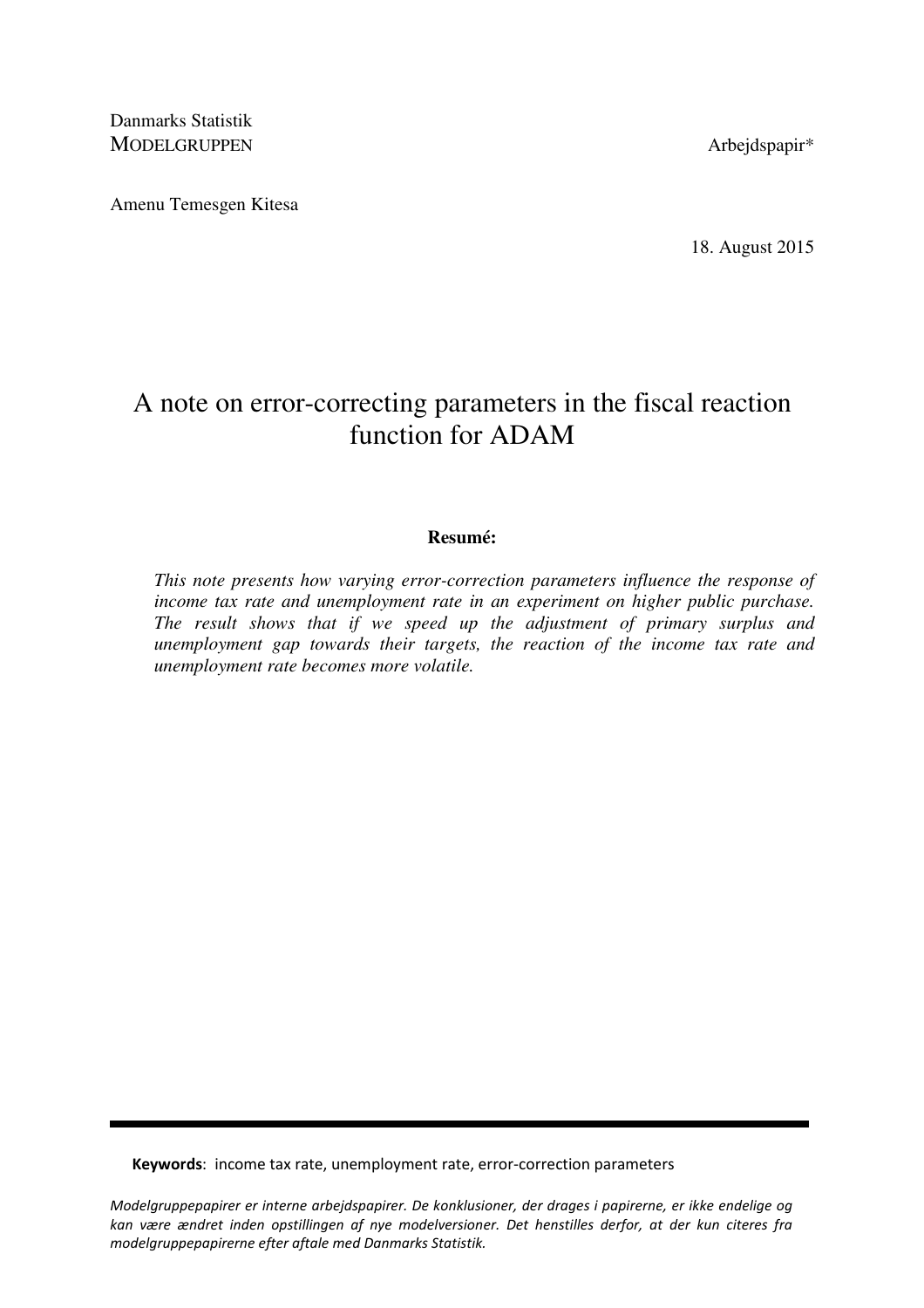#### Introduction

In the paper 'Fiscal Reaction function for ADAM targeting primary surplus and unemployment gap', we made the fiscal reaction function for ADAM target primary surplus and unemployment gap where the income tax rate responds negatively whenever the public primary surplus is positive and whenever the unemployment rate is higher than the long-run unemployment rate. As described, the inclusion of unemployment gap in the reaction function combined with small errorcorrection parameters of 0.05 make the income tax rate attain its long-run solution without overshooting. In addition, the labor market response exhibits lower volatility. We now make a sensitivity analysis asking how changes in the error-correcting parameters affect the dynamics of the income tax rate and unemployment rate.

The error-correction parameters determine how the tax rate reacts whenever the primary surplus and unemployment gap deviate from their targets. In this regard, the error-correction parameters indicate how strongly the tax rate reacts in order to 1) correct the primary surplus toward its target *bt* (normally zero) and 2) correct the unemployment gap toward its target *ut* (normally zero).

In this note we consider a public purchase experiment and evaluate how higher and lower errorcorrecting parameters affect the response of the unemployment rate and income tax rate.

#### Error-correction parameters *ctsysp*1and *cu*

The error-correcting parameters, *ctsysp*1and *cu* , have been set by trial and error and the fiscal reaction function is formulated as:

$$
tsysp1 = \frac{\left(5 * tsysp1_{-1} + \sum_{i=1}^{i=1} tsysp1_i\right)}{20} - ctsysp1 \left[\frac{(Tfn - o - (Tin - o - Tirn - o))}{Y} - bt\right] - cu\left[\left(bulb - bulbw\right) - ut\right]
$$

In the previous paper, we used  $ctsysp1 = cu = 0.05$ . The choice of error-correcting parameters is based on two conditions: the parameters should reduce the volatility in the labor market and make the income tax rate constant in steady state.

In the long run, the primary surplus target, *bt* , is zero as long as we have a growth-corrected interest rate of zero in a normal baseline, and the unemployment gap target, *ut* , is zero if the constant term in the Phillips curve balances the impact from inflation and productivity growth. The parameter size of 0.05 indicates that the primary surplus and unemployment gap are corrected at a speed of 5% per year their target. Obviously, one cannot reach two goals with one instrument, but in the long run, the unemployment gap is set to zero by the crowding out mechanism in ADAM. Thus, in the long run we are using the income tax to reach only one goal, which is to stabilize the public budget.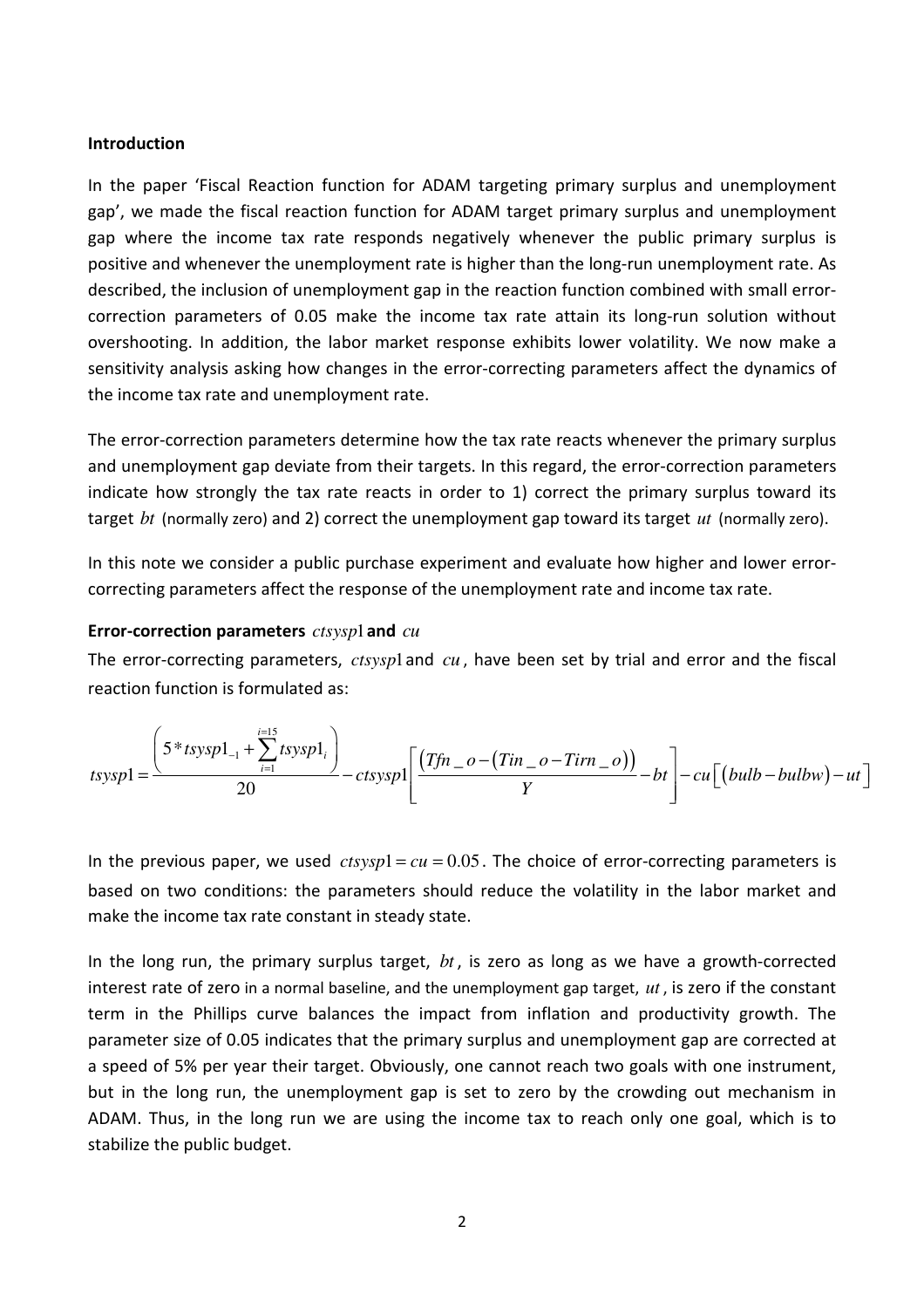As depicted in figure 1, when *ctsysp*1 increases to 0.1, the response of unemployment becomes slightly more volatile and this reflects the slight impact on the income tax rate, tsysp1 (figure 2). A higher speed in the primary surplus adjustment seems to increase the cyclicality in the labor market. Consequently, it is tempting to reduce *ctsysp*1, but we get no convergence for  $ctsysp1 = 0.025$ , so the chosen 0.05 seems close to the lower bound.

If the other parameter cu is increased from 0.05 to 0.2, the effect on the volatility of unemployment is not clear (figure 3) but the unemployment rate seems to respond a little faster while the income tax rate becomes a little more cyclical (figure 4). In general, when we increase the error-correcting parameter cu from 0.05, it decreases the medium term stability of the income tax rate without clearly reducing the volatility of unemployment.



Figure 1. Unemployment rate: higher ctsysp1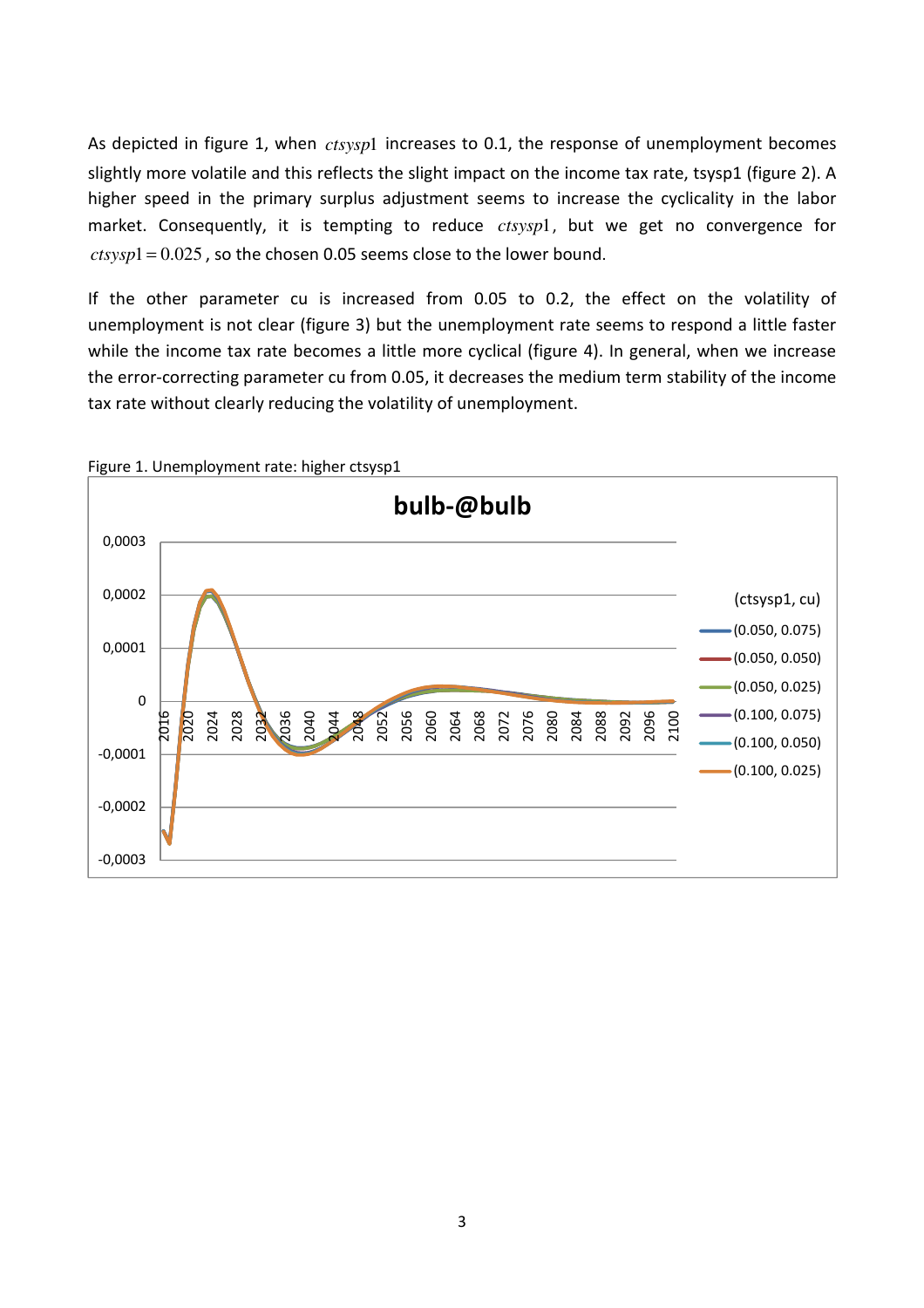



Figure 3. Unemployment rate: higher cu